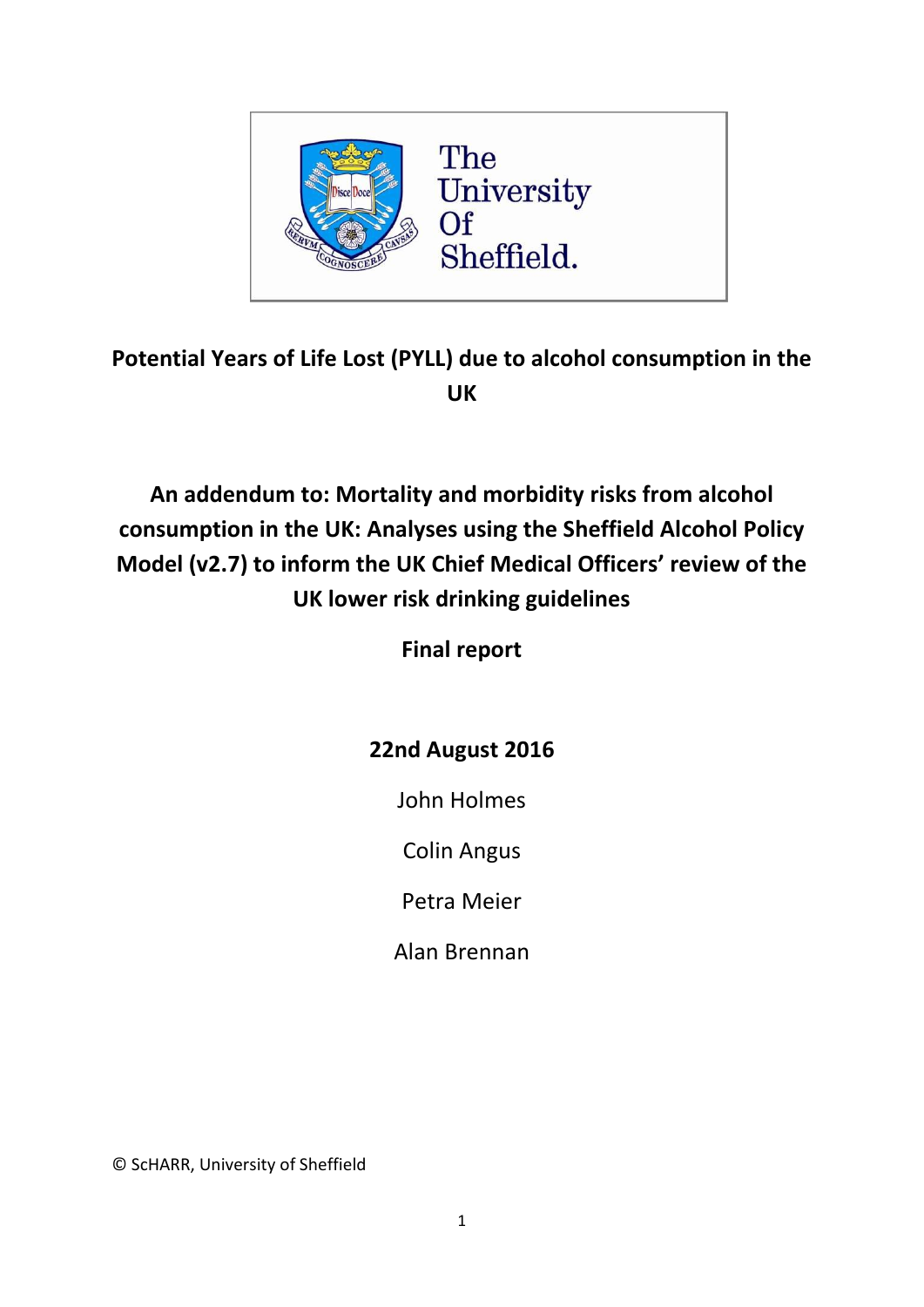## **Contents**

| 1. |                |  |  |  |  |  |  |
|----|----------------|--|--|--|--|--|--|
| 2. |                |  |  |  |  |  |  |
|    | 2.1.           |  |  |  |  |  |  |
| 3. |                |  |  |  |  |  |  |
|    | 3.1.           |  |  |  |  |  |  |
| 4. |                |  |  |  |  |  |  |
|    | 4.1.           |  |  |  |  |  |  |
|    | 4.2.           |  |  |  |  |  |  |
|    | 4.3.           |  |  |  |  |  |  |
| 5. |                |  |  |  |  |  |  |
|    | 5.1.           |  |  |  |  |  |  |
|    | 5.2.           |  |  |  |  |  |  |
|    | 5.3.           |  |  |  |  |  |  |
| 6. |                |  |  |  |  |  |  |
|    | 7 <sub>1</sub> |  |  |  |  |  |  |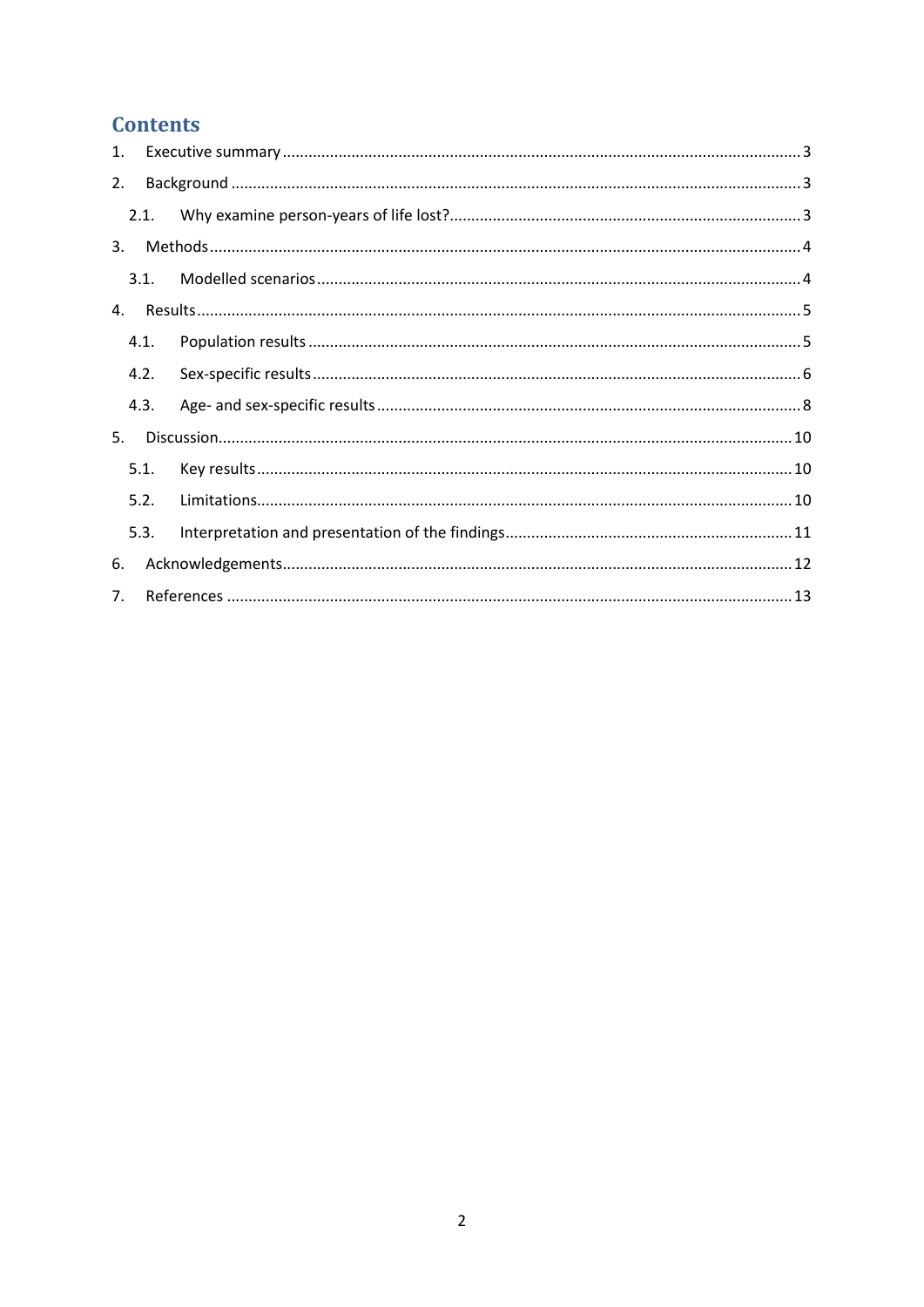### <span id="page-2-0"></span>**1. Executive summary**

This report is an addendum to a previous report produced by University of Sheffield which presented mortality and morbidity risks of alcohol consumption in the UK to inform the UK Chief Medical Officers' review of the country's lower risk drinking guidelines.

In this report, new analyses are presented which estimate the potential years of life lost (PYLL) by UK adults as a result of different levels and patterns of alcohol consumption. PYLLs are a measure of the number of years of life lost due to premature death. The main findings are:

- If consuming at around the proposed new guideline levels of 14 units per week spread across five days, there is no substantial difference in the average number of potential years of life lost or gained for drinkers relative to abstainers;
- If consuming at double the proposed new guidelines (i.e. 28 units per week spread across five days), drinkers lose on average 1.1 years of life if male and 1.8 years of life if female compared to non-drinkers.
- These averages include the large majority of drinkers who do not die due to alcohol and the small minority who do die prematurely. If drinkers consume across their life course 28 units per week spread evenly across five days, an estimated 6.9% of them will die as a result of their drinking and these individuals will lose an average of 24.2 years of life.

### <span id="page-2-1"></span>**2. Background**

In January 2016, the UK Chief Medical Officers published proposed new lower risk drinking guidelines for the country. These guidelines were developed between 2013 and 2015 by expert committees who examined existing evidence and, through Public Health England (PHE), commissioned new research to inform their decision-making. As part of this process, in September 2014, PHE commissioned the University of Sheffield's Alcohol Research Group to provide modelled estimates of the mortality and morbidity risks to UK adults associated with different levels and patterns of alcohol consumption.<sup>1</sup> The resulting report played an important role in informing the guideline development process.<sup>2</sup>

Following discussions across 2015 between the University of Sheffield, PHE and the Guideline Development Group, an extension of the modelling work was commissioned in January 2016 to examine the person-years of life lost due to alcohol as a result of different levels and patterns of alcohol consumption. This short addendum to the University of Sheffield's previous report summarises the methods, results and implications of that PYLL modelling.

### <span id="page-2-2"></span>**2.1. Why examine person-years of life lost?**

PYLLs are a measure of the number of years of life lost due to premature deaths. Examining this outcome provides additional information when compared to focusing only on deaths as it accounts for the age of those who die and their expected lifespan had they not died prematurely. Thus it allows for understanding of whether high levels of drinking simply leads to more people dying from alcohol-attributable causes or whether those deaths are also occurring at younger ages.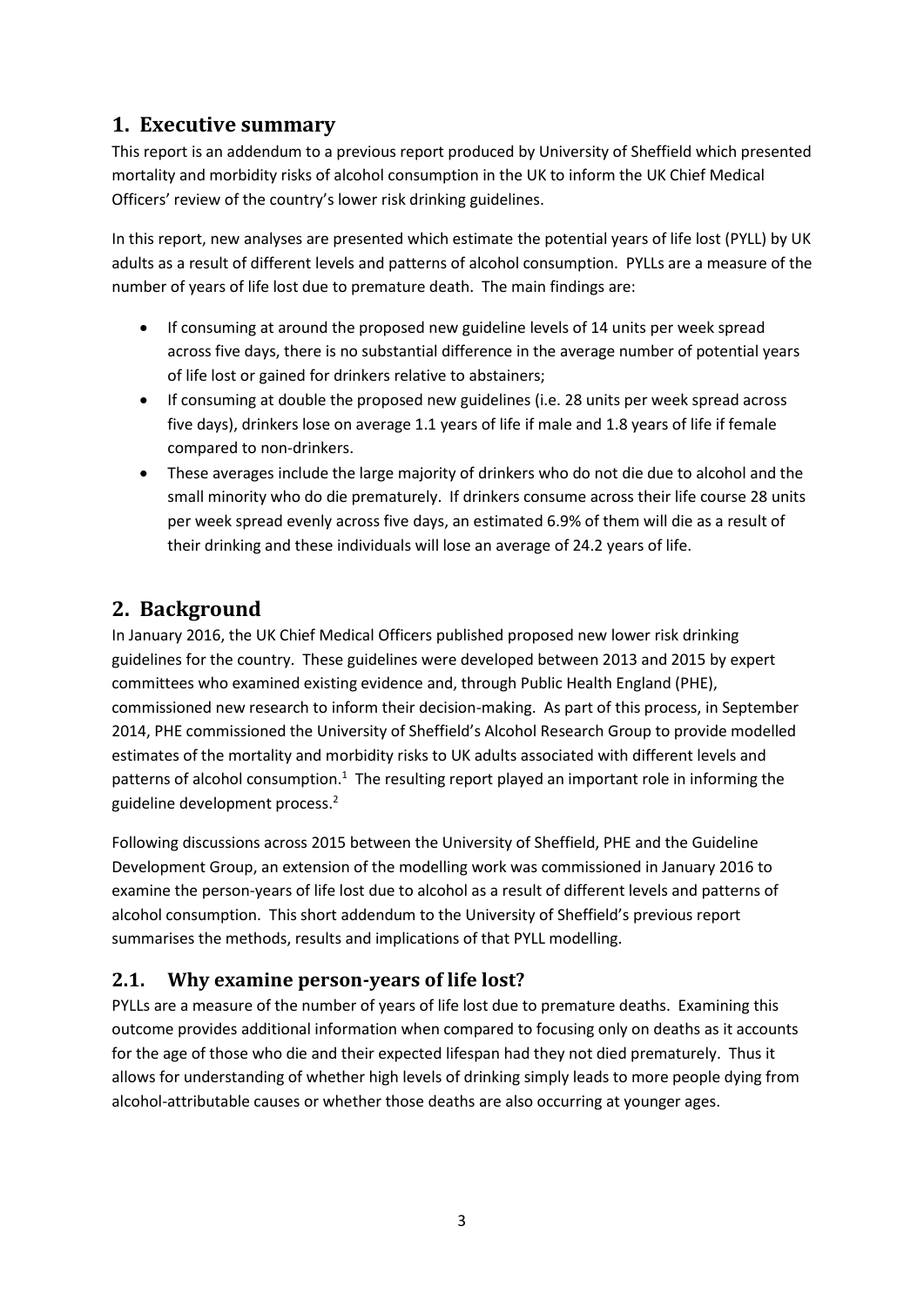### <span id="page-3-0"></span>**3. Methods**

The analyses presented here use the Sheffield Alcohol Policy Model (SAPM v2.7) and also use input data and methodological approaches similar to those set out in the previous report.<sup>1</sup> To briefly summarise the methods in that report: alcohol consumption data from each UK country were pooled and reweighted to give a dataset representative of the UK. Contemporaneous data on ageand sex-specific mortality from alcohol-related health conditions from each UK country were also pooled. Risk functions taken from published meta-analyses or calibrated to the baseline data were then used to model the relationship between levels or patterns of alcohol consumption and rates of alcohol-related harm. Estimates were produced of the number of deaths or hospitalisations occurring under scenarios where the UK population all drinks the same volume of alcohol across the same number of days per week and were compared against the number of deaths or hospitalisations in a reference scenario where the population consumes no alcohol. This comparison was used to produce estimates of the absolute risks of different consumption levels or patterns and the risk relative to abstaining.

Minor adaptations to the model are required to identify the ages at which modelled individuals die as a result of alcohol and additional data are required to estimate their expected lifespan had they not died (i.e. the estimated PYLLs for that individual due to their drinking). The additional data are taken from the Office for National Statistics age- and sex-specific life expectancy tables published in June 2014 and are based on 2010-2012 data (so as to be contemporaneous with the consumption and harm data used in the model). $3$  A limitation of using these data is that ONS life expectancy estimates are, in part, a reflection of current UK alcohol consumption and adjustments cannot easily be made within SAPM to the life expectancy of modelled individuals to reflect their baseline alcohol consumption. As such, the results presented here will likely underestimate PYLLs due to alcohol for scenarios where consumption is significantly lower than is presently the case in the UK and will likely overestimate PYLLs due to alcohol in scenarios where consumption is higher.

#### <span id="page-3-1"></span>**3.1. Modelled scenarios**

As in the drinking guidelines modelling report, the analyses presented here provide estimates of overall and gender-specific PYLLs over the lifetime of the modelled population in scenarios where everyone has the same level and patterns of alcohol consumption and maintains this across their adult life. The estimates are not forecasts of the outcome of any putative intervention to change alcohol consumption to a particular level and the model assumes that other factors influencing the health of the UK population, including healthcare and other risk factors such as smoking and poor diet, do not change.

Estimates of PYLLs are presented below for scenarios which compare the risks associated with consuming different amounts of alcohol per week and spreading that consumption across greater or fewer numbers of days. Modelling different consumption levels and patterns of drinking is important as SAPM assumes that risks of chronic disease are largely a function of the amount of alcohol consumed per week and are independent of the number of days across which that alcohol is consumed (although see the previous report's discussion of the ischaemic heart disease risk function). However, risks of acute harms arise from intoxication and are thus impacted substantially by the number of days across which a given level of weekly consumption is drunk. To capture this variation source and nature of risk, ten scenarios are modelled where the population drinks 14, 21, 28, 35 and 50 units of alcohol on one day each week or spread evenly across five days during the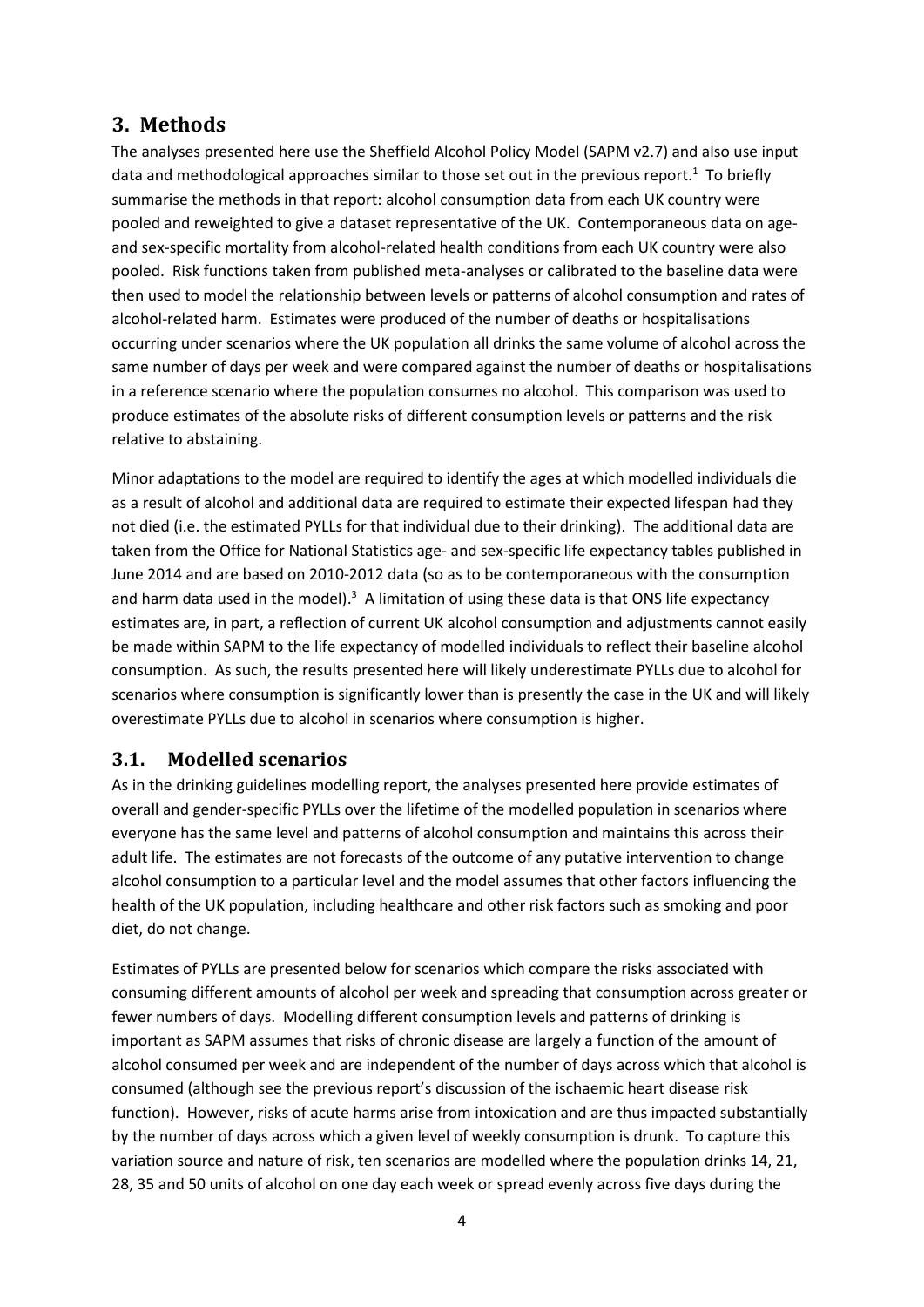week. These scenarios reflect average consumption levels and patterns of relevance to current or past drinking guidelines. They also reflect the riskiest drinking pattern (consuming all of one's weekly alcohol in a single day) and a lower risk pattern in line with the new guidelines (spreading that consumption across five days). Results are split by gender and into four age groups (16-24, 25- 34, 35-54 and 55+).

Whereas the previous modelling evaluated chronic and acute mortality separately and in combination, these PYLL analyses only examine combined chronic and acute deaths. No sensitivity analyses are provided as the scale of uncertainty in model results was adequately demonstrated in the previous report; however, brief implications of this uncertainty are included in the Discussion section of this report.

### <span id="page-4-0"></span>**4. Results**

#### <span id="page-4-1"></span>**4.1. Population results**

[Table 1](#page-5-1) shows the total number of deaths and PYLLs for different consumption scenarios and then presents PYLL results per drinker (i.e. the average potential years of life lost across all drinkers irrespective of whether they die of their alcohol consumption or not) and the PYLL results per death (i.e. the average potential years of life lost just within those drinkers who do die as a result of their alcohol consumption).

Overall, if the whole population consumes 14 units of alcohol per week spread evenly across five days, there would be 4,000 more deaths per year due to alcohol than if everyone abstained and these would correspond to 185,600 potential years of life lost. At higher consumption levels the number of deaths and the years of life lost increase. For example, if everyone consumed 28 units per week, there would be an estimated 41,700 additional deaths per year and 1.0 million years of life lost if drinkers spread their consumption across five days and 71,400 extra deaths and 1.9 million years of life lost if they consume this amount on a single day each week.

Drinkers consuming 14 units of alcohol per week across five days have, on average, similar life expectancy to abstainers. However, those consuming at higher levels lose years of life compared to non-drinkers. For example, a drinker consuming 28 units per week across five day is estimated to lose an average of 1.4 years of life relative to abstainers. This increases to 2.2 years if consuming 35 units per week and 4.5 years if consuming 50 units per week. Additional years of life are also lost if consuming the same amount of alcohol across fewer days. For example, drinkers consuming 14 units per week on a single day each week lose an average of 0.8 years compared to abstainers and those drinking 28 units per week on a single day each week lose an average of 2.6 years relative to abstainers.

These averages include the large majority of drinkers who do not die due to alcohol as well as the small minority who do die prematurely. If drinkers consume 21 units per week across their life course, spread evenly across five days, an estimated 3.6% of them will die as a result of their drinking and these individuals will lose an average of 26.8 years of life. These figures increase to 6.9% of drinkers dying and losing an average of 24.2 years of life when consuming 28 units a week spread across five days and to 19.9% of drinkers dying and losing 21.8 years of life when consuming 50 units a week spread across five days. The average number of life years lost per death is lower in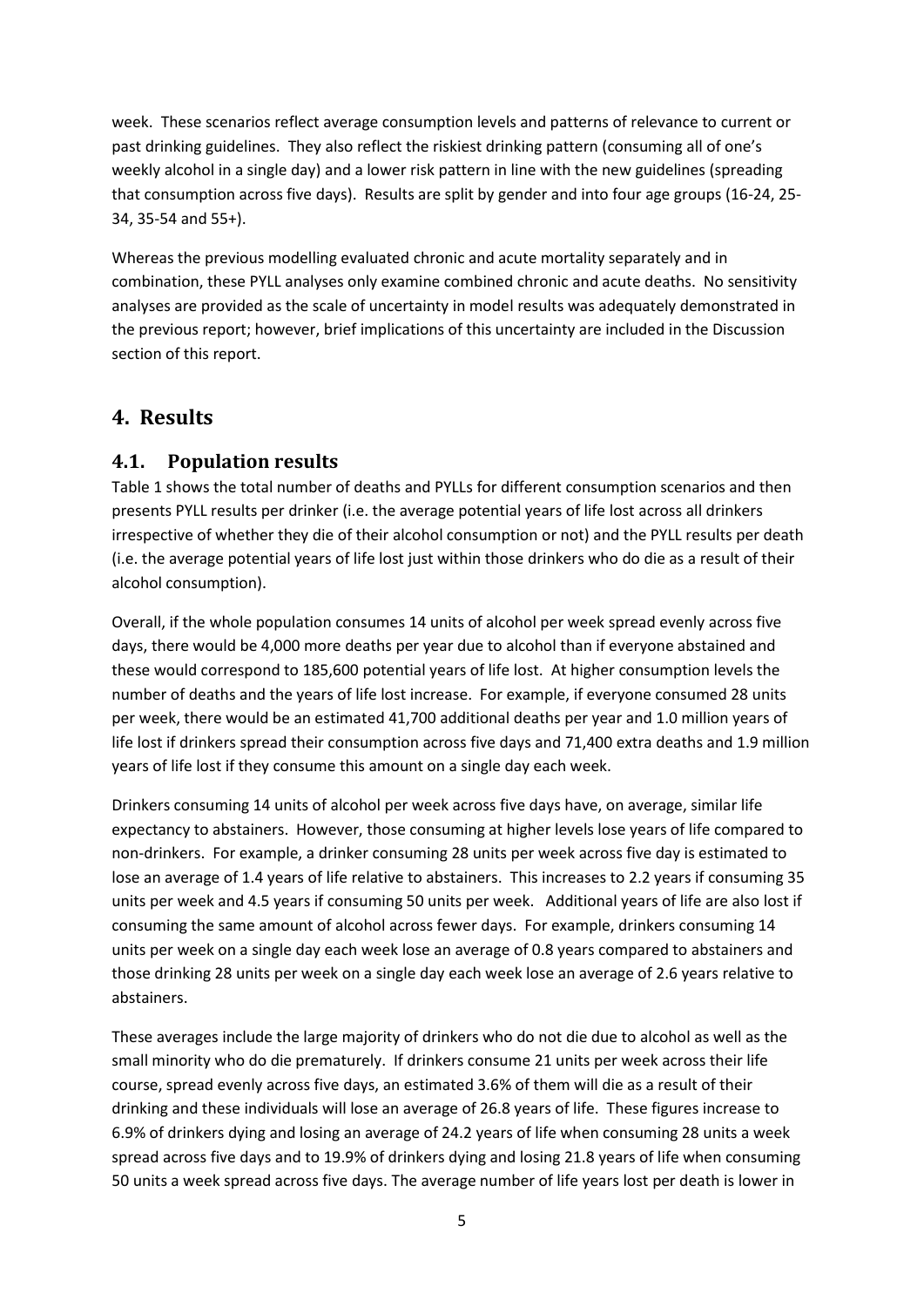higher consumption scenarios. This somewhat counterintuitive result is predominantly due to a large increase in cardiovascular deaths among those aged 55 and over in higher consumption scenarios which outweighs the increase in deaths from conditions which disproportionately occur at younger ages (e.g. alcoholic liver disease). Thus, although the total number of deaths due to alcohol and the total number of life years lost to alcohol goes up, the average years of life lost per death go down. .

|                         |             | Mean consumption (units/week) |           |           |           |           |  |
|-------------------------|-------------|-------------------------------|-----------|-----------|-----------|-----------|--|
|                         |             | 14                            | 21        | 28        | 35        | 50        |  |
| Alcohol-                | Over 5 days | 4,000                         | 20,800    | 41,700    | 67,000    | 139,400   |  |
| attributable<br>deaths  | On 1 day    | 18,800                        | 43,000    | 71.400    | 104.100   | 192,400   |  |
| Alcohol-                | Over 5 days | 185,600                       | 557,300   | 1,008,200 | 1,542,100 | 3,033,300 |  |
| attributable PYLLs      | On 1 day    | 616,500                       | 1,203,700 | 1,870,100 | 2,619,400 | 4,572,400 |  |
| <b>Individual PYLLs</b> | Over 5 days | 0.2                           | 0.8       | 1.4       | 2.2       | 4.5       |  |
|                         | On 1 day    | 0.8                           | 1.6       | 2.6       | 3.7       | 6.5       |  |
|                         | Over 5 days | 46.7                          | 26.8      | 24.2      | 23.0      | 21.8      |  |
| <b>PYLLs per death</b>  | On 1 day    | 32.8                          | 28.0      | 26.2      | 25.2      | 23.8      |  |
| % of deaths due         | Over 5 days | 0.7%                          | 3.6%      | 6.9%      | 10.7%     | 19.9%     |  |
| to alcohol              | On 1 day    | 3.2%                          | 7.1%      | 11.3%     | 15.7%     | 25.6%     |  |

<span id="page-5-1"></span>*Table 1: Estimated population-level alcohol-attributable deaths and PYLL under different alcohol consumption scenarios*

#### <span id="page-5-0"></span>**4.2. Sex-specific results**

[Table 2](#page-6-0) shows the equivalent results broken down by sex. If the population consumes 14 units per week across five days, 3,000 of the deaths occurring due to drinking would be among men with just 1,000 among women. There would also be 72,700 life years lost among women compared to 112,800 lost among men. These figures reflect the larger potential protective effective received by women from moderate drinking after other risks have been taken into account. At higher levels of consumption, the number of deaths and number of life years lost is greater among women compared to men. For example, when consuming 21 units per week across five days, there would be an estimated 12,300 additional deaths and 315,700 years of life lost among women and 8,400 additional deaths and 241,600 years of life lost among men.

When spreading drinking across five days, women are estimated to lose more years of life from drinking above 14 units per week than men. For example, if drinking 28 units spread across five days, women lose an average of 1.8 years of life while men are estimated to lose an average of 1.1 years. These figures increase to 2.8 years for women and 1.6 years for men at 35 units per week and 5.9 years for women and 3.0 years for men at 50 units per week. For both men and women, the number of years of life lost are greater if drinking these amounts on a single day. These results are summarised in [Figure 1.](#page-7-1)

Deaths due to heavier drinking are estimated to occur at older ages for women than men. Therefore, the average number of life years lost per death is lower for women even though there are a greater number of deaths and thus more life years lost in total. For example, women who die after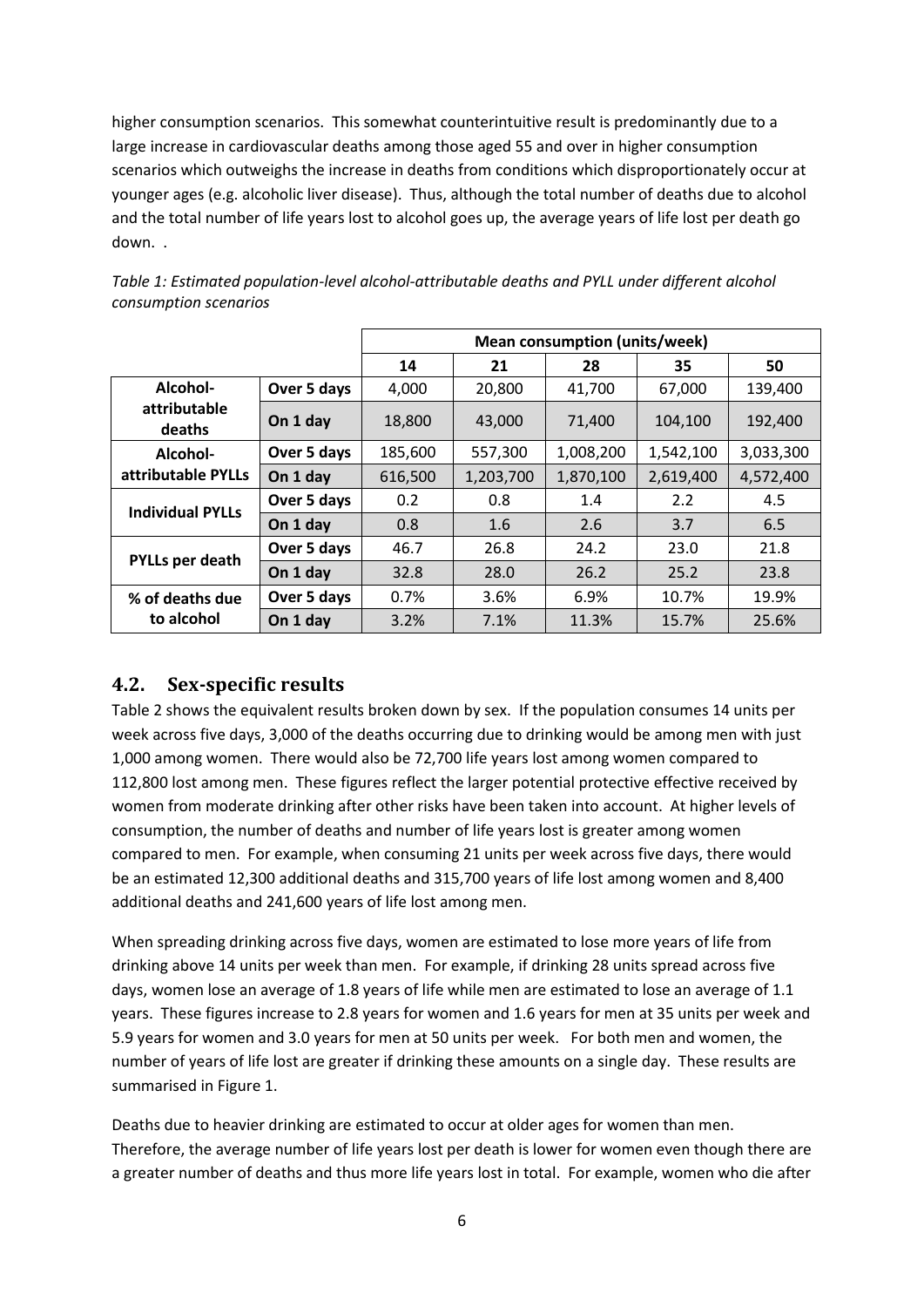drinking 28 units per week across five days are estimated to lose 23 years of life on average compared to 26 years for males drinking the same amount.

|                             |                                   | <b>Mean consumption (units/week)</b> |         |         |           |           |  |  |
|-----------------------------|-----------------------------------|--------------------------------------|---------|---------|-----------|-----------|--|--|
|                             |                                   | 14                                   | 21      | 28      | 35        | 50        |  |  |
| Alcohol-attributable deaths |                                   |                                      |         |         |           |           |  |  |
| Over <sub>5</sub>           | <b>Male</b>                       | 3,000                                | 8,400   | 15,000  | 22,900    | 45,200    |  |  |
| days                        | <b>Female</b>                     | 1,000                                | 12,300  | 26,700  | 44,100    | 94,300    |  |  |
| On 1 day                    | <b>Male</b>                       | 12,300                               | 22,400  | 33,700  | 46,200    | 78,500    |  |  |
|                             | <b>Female</b>                     | 6,500                                | 20,600  | 37,700  | 57,900    | 114,000   |  |  |
|                             | <b>Alcohol-attributable PYLLs</b> |                                      |         |         |           |           |  |  |
| Over <sub>5</sub>           | <b>Male</b>                       | 112,800                              | 241,600 | 393,000 | 568,200   | 1,044,900 |  |  |
| days                        | <b>Female</b>                     | 72,700                               | 315,700 | 615,200 | 973,900   | 1,988,400 |  |  |
|                             | <b>Male</b>                       | 395,400                              | 665,400 | 958,100 | 1,274,500 | 2,053,900 |  |  |
| On 1 day                    | <b>Female</b>                     | 221,200                              | 538,300 | 912,000 | 1,344,900 | 2,518,500 |  |  |
| <b>Individual PYLLs</b>     |                                   |                                      |         |         |           |           |  |  |
| Over <sub>5</sub>           | <b>Male</b>                       | 0.3                                  | 0.6     | 1.1     | 1.6       | 3.0       |  |  |
| days                        | <b>Female</b>                     | 0.1                                  | 0.9     | 1.8     | 2.8       | 5.9       |  |  |
|                             | <b>Male</b>                       | 1.0                                  | 1.8     | 2.6     | 3.5       | 5.7       |  |  |
| On 1 day                    | <b>Female</b>                     | 0.5                                  | 1.5     | 2.6     | 3.9       | 7.4       |  |  |
| <b>PYLLs per death</b>      |                                   |                                      |         |         |           |           |  |  |
| Over <sub>5</sub>           | <b>Male</b>                       | 37.5                                 | 28.7    | 26.2    | 24.8      | 23.1      |  |  |
| days                        | <b>Female</b>                     | 75.0 <sup>1</sup>                    | 25.6    | 23.1    | 22.1      | 21.1      |  |  |
| On 1 day                    | <b>Male</b>                       | 32.1                                 | 29.7    | 28.5    | 27.6      | 26.2      |  |  |
|                             | <b>Female</b>                     | 34.1                                 | 26.1    | 24.2    | 23.2      | 22.1      |  |  |
|                             | % of deaths due to alcohol        |                                      |         |         |           |           |  |  |
| Over <sub>5</sub>           | <b>Male</b>                       | 1.2%                                 | 3.2%    | 5.6%    | 8.3%      | 15.2%     |  |  |
| days                        | <b>Female</b>                     | 0.3%                                 | 3.9%    | 8.0%    | 12.5%     | 23.4%     |  |  |
| On 1 day                    | <b>Male</b>                       | 4.7%                                 | 8.1%    | 11.8%   | 15.5%     | 23.7%     |  |  |
|                             | <b>Female</b>                     | 2.1%                                 | 6.3%    | 10.9%   | 15.8%     | 27.0%     |  |  |

<span id="page-6-0"></span>*Table 2: Estimated sex-specific alcohol-attributable deaths and PYLL under different alcohol consumption scenarios*

 $1$ This figure should be interpreted with caution as it results from a combination of deaths at very young ages due to acute causes and deaths being averted at older ages due to the potential protective effects of moderate drinking against chronic disease mortality.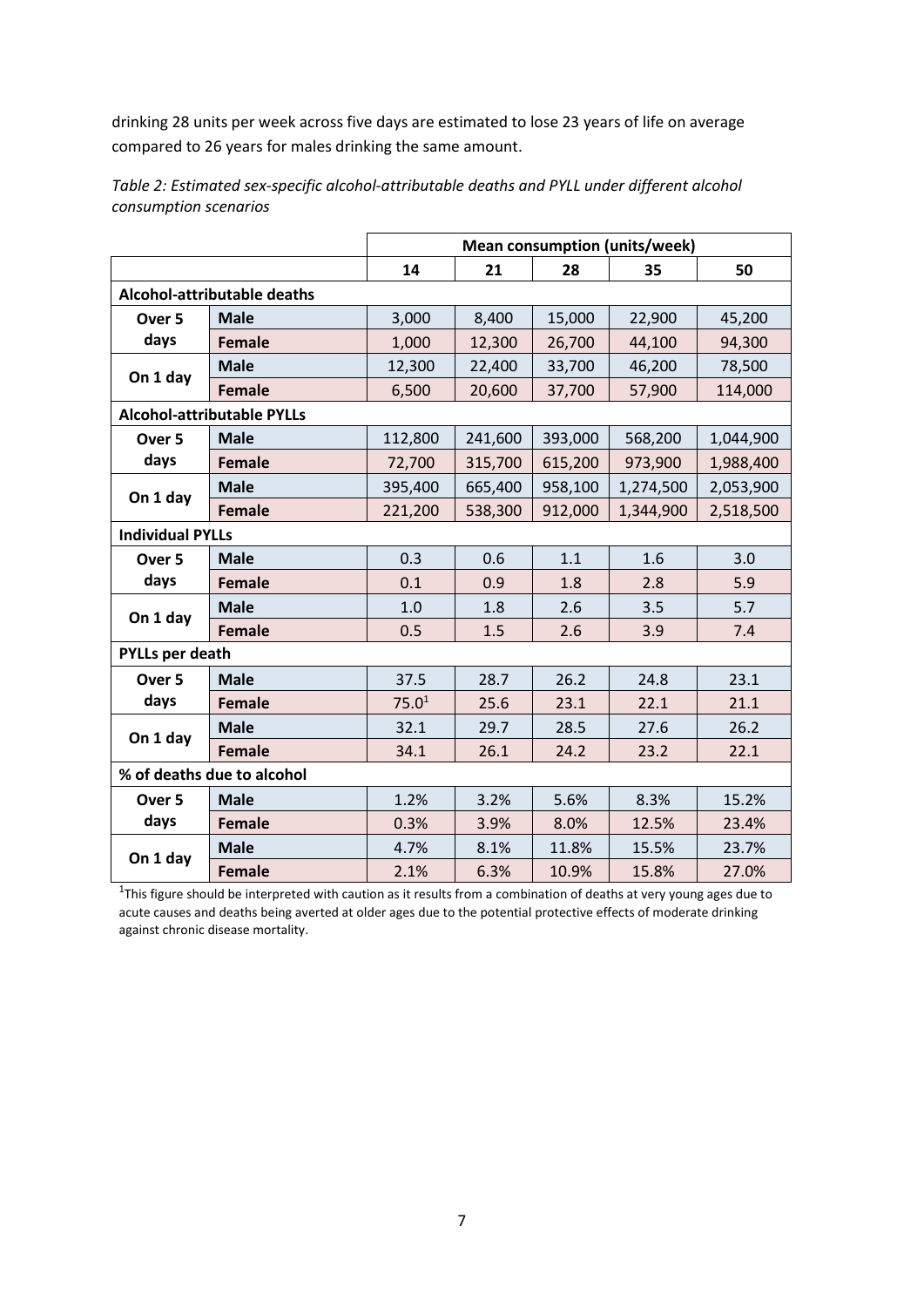

<span id="page-7-1"></span>*Figure 1: Estimated years of life lost under different alcohol consumption scenarios by sex*

### <span id="page-7-0"></span>**4.3. Age- and sex-specific results**

[Figure 2](#page-8-0) shows the number of alcohol-attributable deaths and associated PYLLs by age and sex at different consumption levels. For clarity, results are only shown for scenarios where drinking is spread across five days each week. In line with the findings above, the figure shows that female alcohol-attributable deaths and PYLLs are concentrated in those aged 55+ and that this is particularly true at higher consumption levels. In contrast, male deaths and, particularly, male PYLLs are more evenly distributed between those aged 35-54 and those aged 55+, even at high consumption levels.

[Figure 3](#page-8-1) further illustrates how deaths and PYLLs are distributed across age groups. It shows that when the population consumes 28 units a week spread evenly across five days, 60% of male deaths and 39% of male PYLLs are in the 55+ age group compared to 80% of female deaths and 64% of female PYLLs.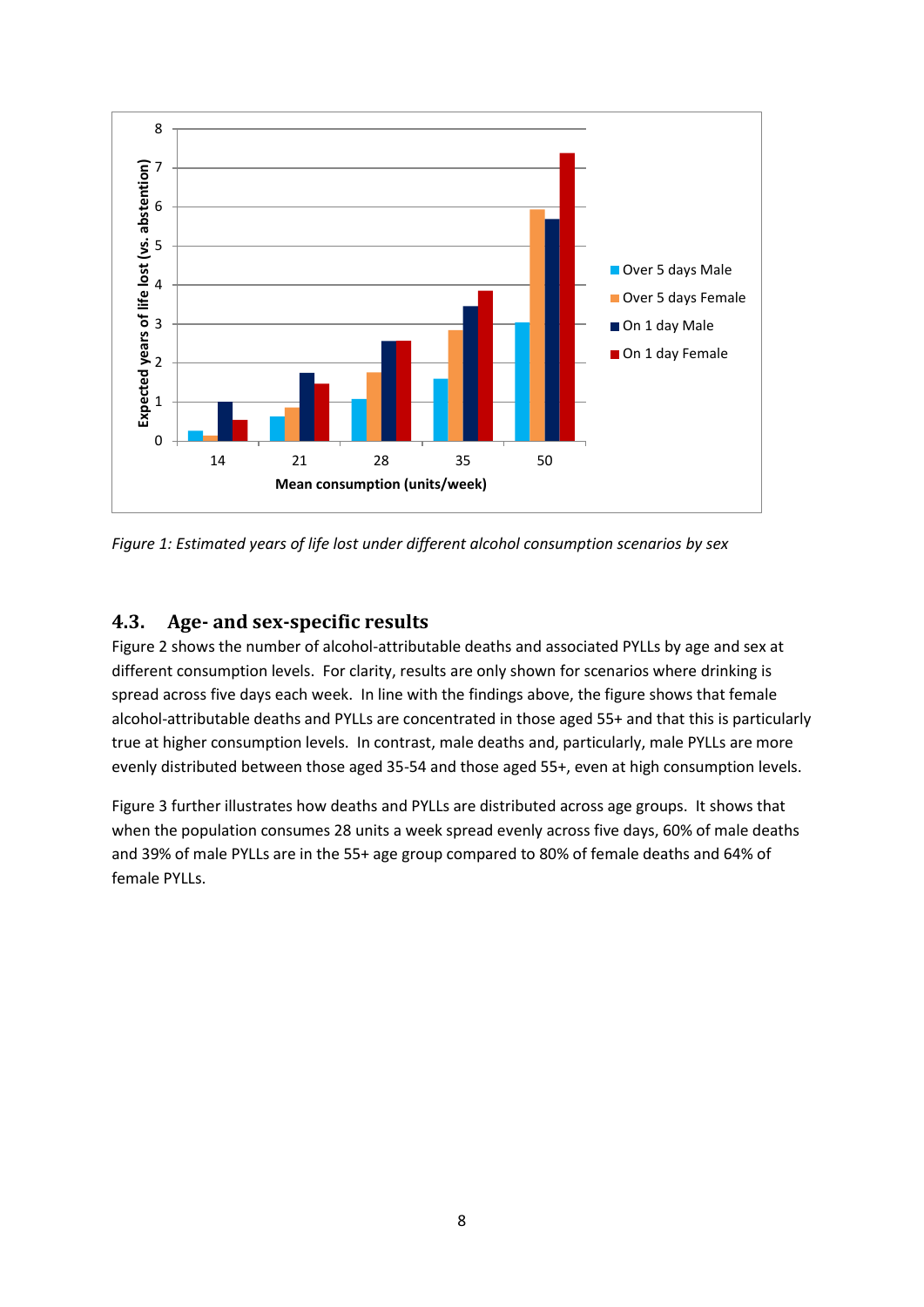

<span id="page-8-0"></span>*Figure 2: Estimated alcohol-attributable deaths and PYLLs for different consumption scenarios by age and sex*



<span id="page-8-1"></span>*Figure 3: Proportion of deaths and PYLLs in age each age group by sex when consuming 28 units a week spread evenly across five days*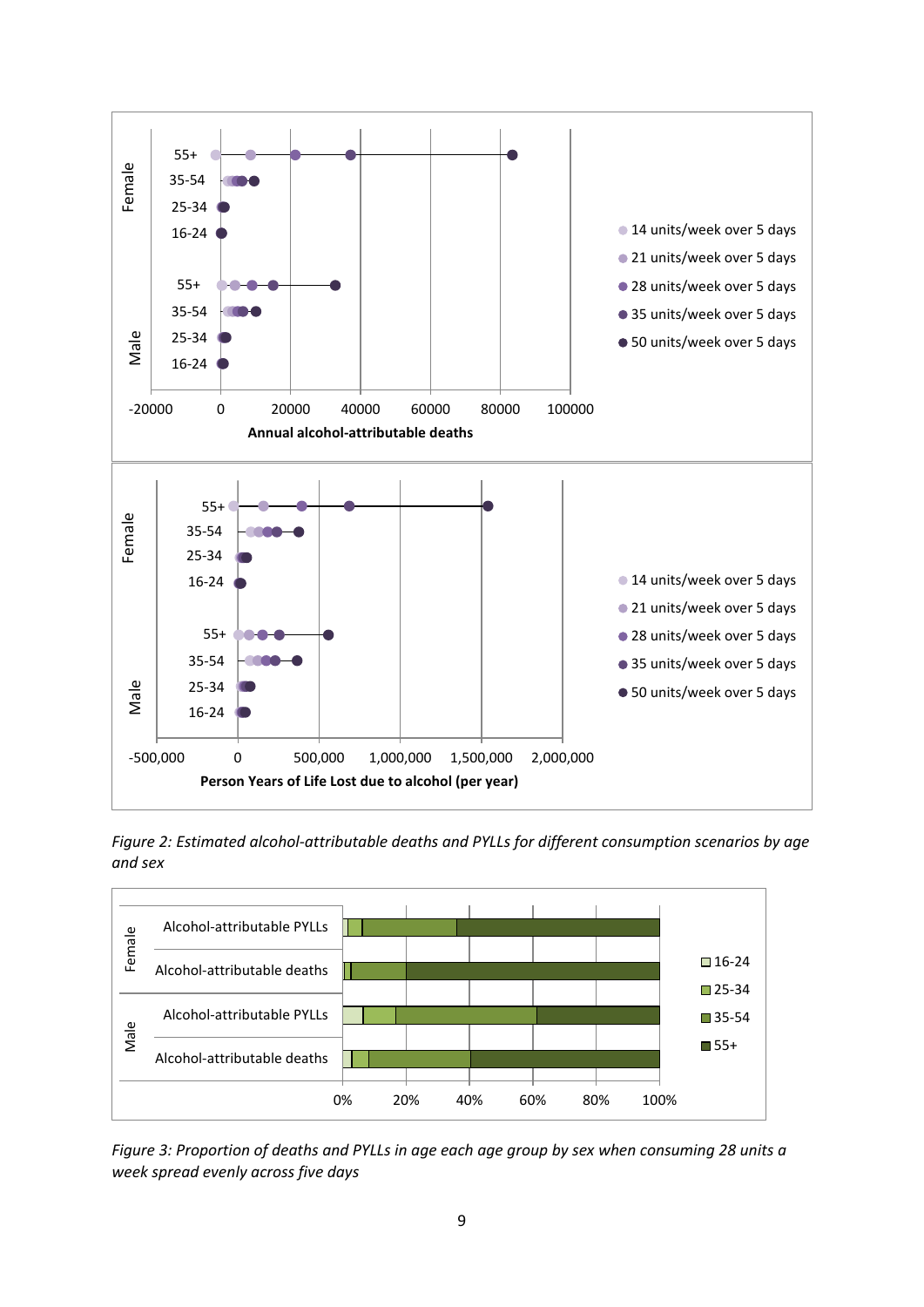### <span id="page-9-0"></span>**5. Discussion**

#### <span id="page-9-1"></span>**5.1. Key results**

The above analyses provide four key findings:

First, both male and female drinkers who consume at the proposed new guidelines do not, on average, lose a significant number of years of life.

Second, drinking at higher levels entails increasingly large numbers of years of life lost relative to abstainers. For example, at 28 units per week spread across five days (double the proposed guidelines) males lose an average of 1.1 years of life and females lose an average of 1.8 years of life relative to abstainers.

Third, years of life lost from heavier drinking are, of course, concentrated in the small minority of drinkers who die from their alcohol consumption. For example, if drinking 28 units per week across five days, an estimated 5.6% of men would die from their drinking and lose an average of 26 years of life and an estimated 8.0% of women would die from their drinking and lose an average of 23 years of life.

Fourth, men and women are both most likely to die due to alcohol when aged 55+ but, for males, a significant proportion of deaths and thus a significant proportion of life years lost are also found in the group aged 35-54.

### <span id="page-9-2"></span>**5.2. Limitations**

The main limitations of SAPM in the context of estimating alcohol-related mortality risks are discussed in our previous report to PHE which was commissioned as part of the initial guideline review process.<sup>1</sup> Additional limitations specific to the present analysis are discussed below.

As noted in the methods, the ONS life expectancy estimates used to calculate PYLLs reflect, in part, current alcohol consumption levels and patterns in the UK and are likely to lead to underestimate PYLLs due to alcohol for scenarios where consumption is significantly lower than in the baseline data and will likely overestimate PYLLs due to alcohol in scenarios where consumption is higher than in the baseline data.

As also noted in the methods, no sensitivity analyses are undertaken here as the scale of uncertainty in model results was adequately demonstrated in the previous report. This uncertainty applies to the existence and extent of any beneficial health outcomes from moderate alcohol consumption, the shape of some risk relationships between alcohol consumption and health outcomes and the impact of underestimation of alcohol consumption within epidemiological studies. The previous report concluded that its results were sensitive to alternative model specifications or inputs and that the base case analysis should not be accepted uncritically as there were not strong grounds for preferring that analysis over the alternative sensitivity analyses. As many of the same uncertainties apply to the present report, caution is again recommended when interpreting and utilising the findings above.

This report focuses on PYLL, an outcome which adds additional information when compared to only considering deaths as it accounts for the age at which deaths occur and recognises that the societal value placed on each year of life lost. However, no account is taken of the societal value of years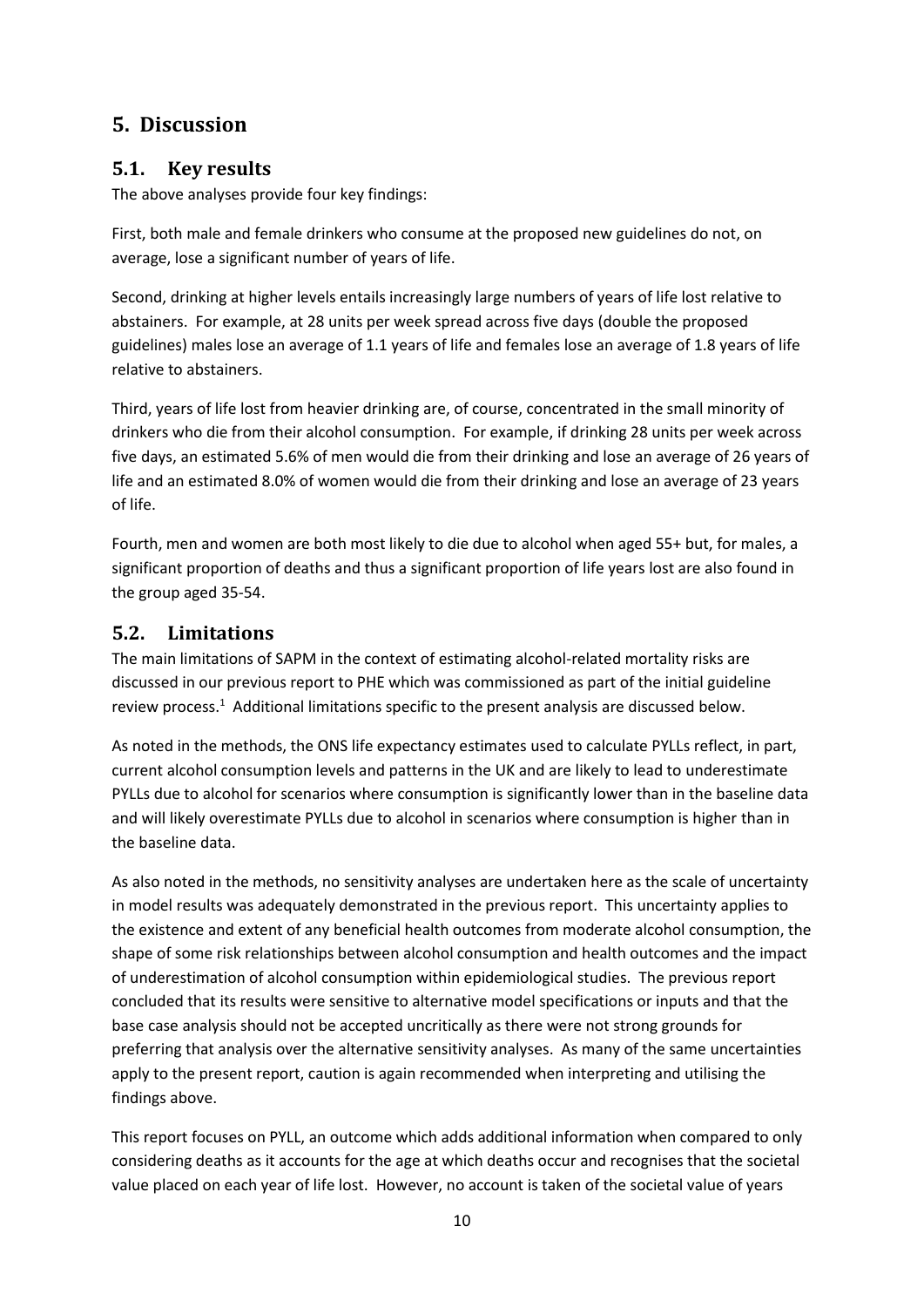spent in poor health prior to death as a result of alcohol consumption. These health losses are commonly measured using quality-adjusted life years (QALYs) or disability-adjusted life years (DALYS) and have been shown by the Global Burden of Disease study to be substantial. <sup>4</sup> However, accounting for QALYs or DALYs would require major revisions to SAPM which were not feasible within the current project.

### <span id="page-10-0"></span>**5.3. Interpretation and presentation of the findings**

There is substantial scope for the above results to be interpreted and presented inappropriately. In particular, it is important to understand that the analyses here compare scenarios where people drink at a single consumption level across their adult life. They do not compare scenarios where people reduce or increase their alcohol consumption during their adult life (e.g. where someone cuts down their drinking in middle age). For those drinking above the guidelines, reducing alcohol consumption will typically reduce their risk of premature death, but the analyses above do not quantify that reduction in risk.

To avoid misinterpretation, some appropriate and inappropriate presentations of the results are given below:

#### Appropriate

- Those who drink in line with the new guidelines (e.g. 14 units per week spread across five days) have, on average, similar life expectancy to abstainers.
- Men who drink most days and consume 50 units per week die, on average, 3 years earlier than men who drink in line with the new guidelines.
- Women who have heavy binges of 21 units once a week and do not drink on other days die, on average, around one year earlier than women at the guideline level.
- Men who die as a result of drinking 50 units a week spread evenly over five days die, on average, 23 years earlier than abstainers. Women who die after drinking the same amount lose, on average, 21 years of life relative to abstainers.

#### **Inappropriate**

- If you drink most days, cutting your alcohol consumption from 28 units a week to 14 units a week can save you one year of life.
- If you drink most days, cutting your alcohol consumption from 28 units a week to 14 units a week could save you over 20 years of life.
- If you drink 21 units in one day, switching to spread this across five days can save you nine months of life.
- Men who drink 28 units a week spread across five days lose, on average, 26 years of life.
- Women who drink 50 units a week spread across five days die around six years earlier than men who drink in line with the new guidelines.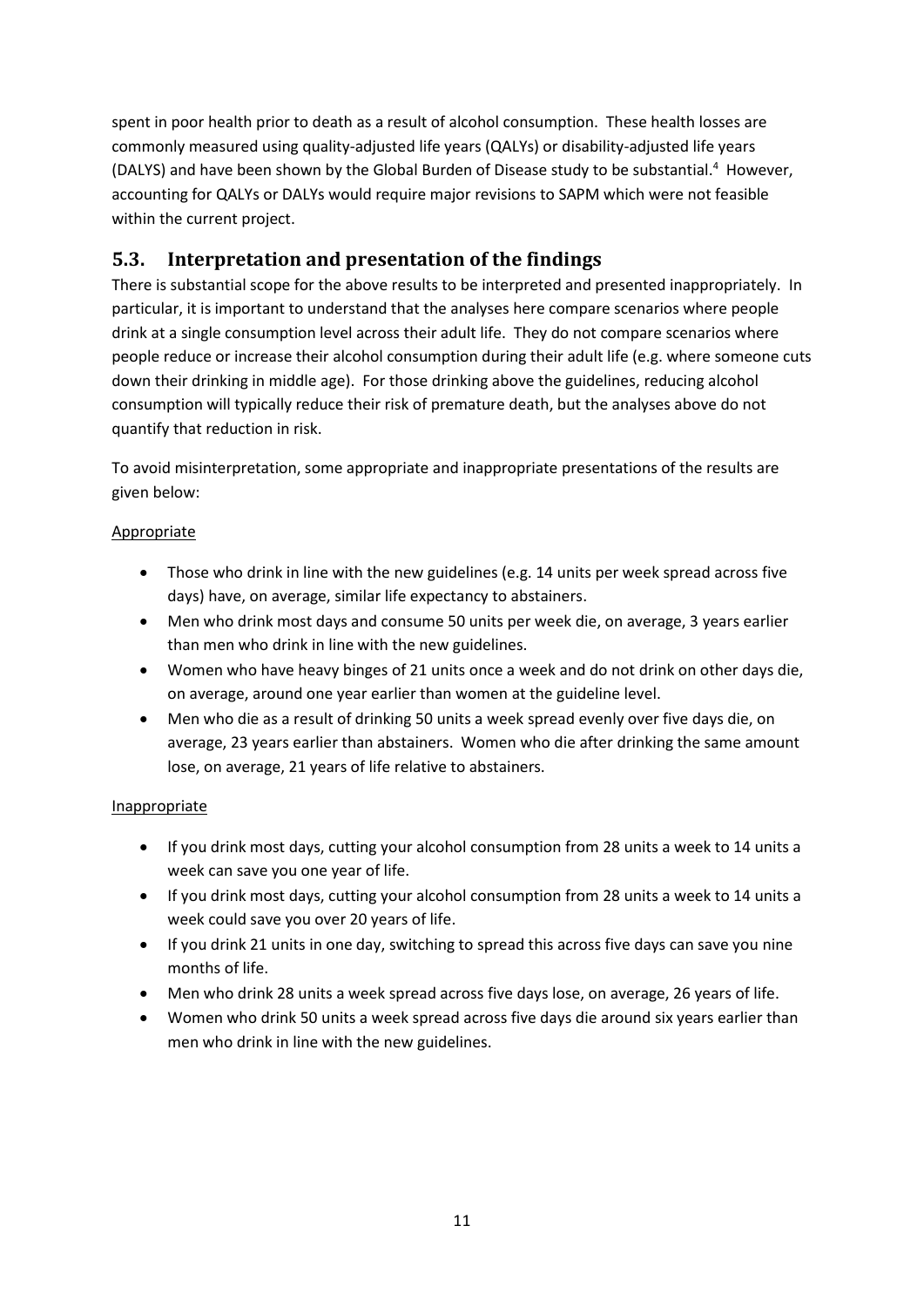### <span id="page-11-0"></span>**6. Acknowledgements**

This work was commissioned and funded by Public Health England

The ScHARR team would like to acknowledge the Scottish Government, Welsh Government and Northern Ireland Department of Health, Social Services and Public Safety who provided alcoholrelated mortality and morbidity data used to produce this report.